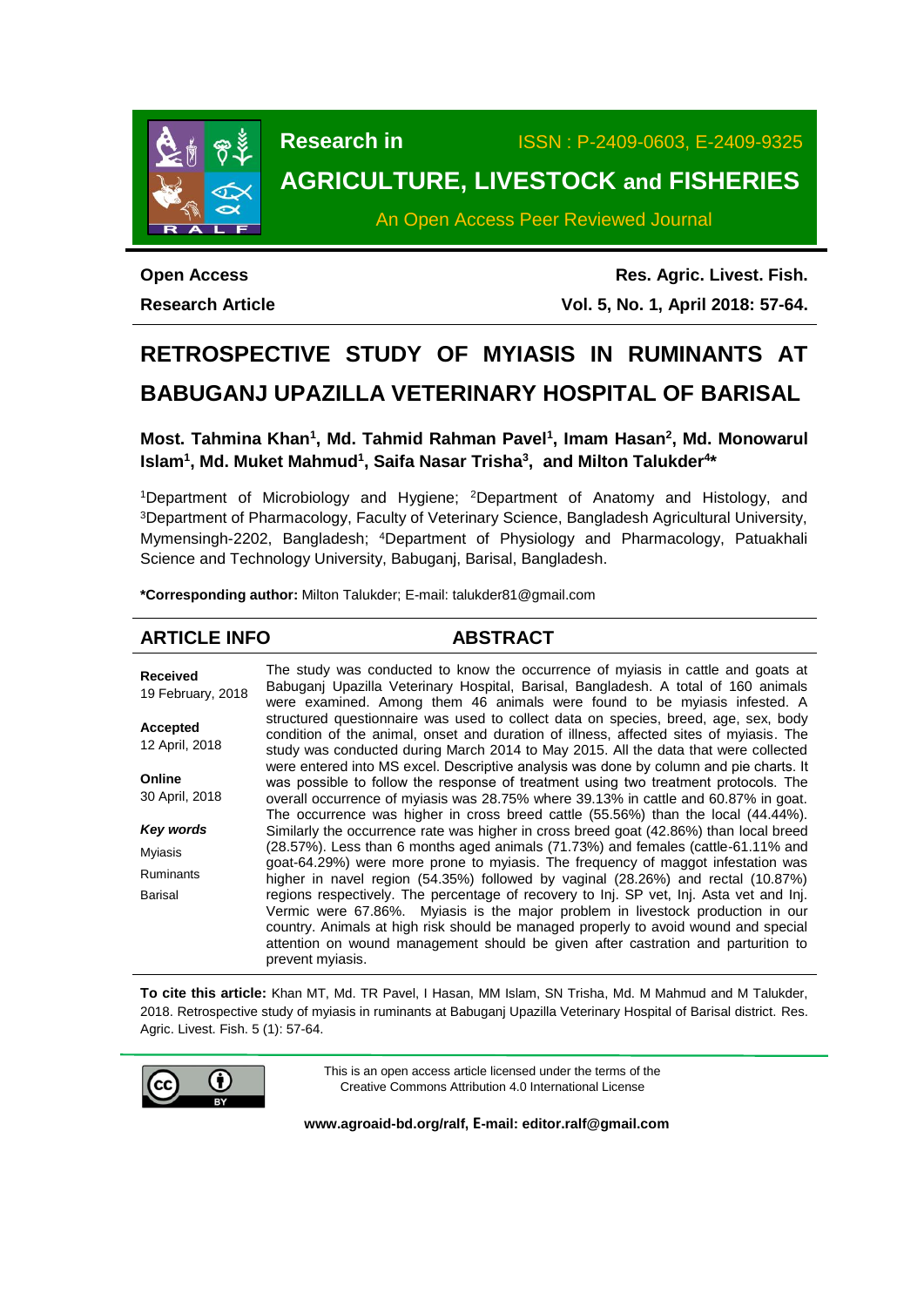# **INTRODUCTION**

The Greek word `Myia' means fly and myiasis means a condition caused by the infestation or invasion of organs or tissues of living animals or mans by the larval stages of dipteran flies. They feed hosts dead or living tissues, liquid body substances or ingested food (Zumpt, 1965). Livestock plays an important role in poverty alleviation and economic development of Bangladesh. Scientific breeding, feeding, management and disease control are the key points of success in livetock improvement program. But one of the major constraints in the development of livestock is some diseases which occur due to poor management. Myiasis is the one of the disease condition which affects the animals in all ages. Myiasis causing flies are two types:1) primary myiasis causing flies whose larvae feed on living tissues; 2) secondary myiasis causing flies whose larvae feed on necrotic tissues and exudates.

Myiasis is distributed worldwide with seasonal variation, the occurrence of which is related to the latitude. Its incidence is higher in tropical latitude, south-east Asia and subtropics of Africa, where warm and humid climate prevail almost throughout the year, but uncommon in United States (Bolognia et al., 2008). Presence of wounds, soreness and laceration, wounds after delivery, castration, amputation of tail, FMD, foot rot, horn fracture, moist navel and vulva, wetted condition with urine contamination, sanitation and hygienic condition, wetted fleece, hair, recent surgery, bacterial skin contamination with foul odor, lack of aseptic wound care and fecal contamination etc. are still documented as the main predisposing factors for myiasis (Myiasis Wiki vet, 2011). As clinical point of view, myiasis can present as cutaneous myiasis, anal myiasis, genitor-urinary myiasis, nasopharyngeal myiasis, ocular myiasis, body cavity myiasis, wound myiasis, aural myiasis and intestinal myiasis (Sesterhenn et al., 2009). Maggot infestation in wound or ulcer is called traumatic myiasis or maggot wound. It may be primary or secondary depending on the species causing it (Venugopalan, 2004). The most frequent host for myiasis is cattle and goat (46.4%), followed by dogs (15.3%), humans (14.7%), pigs (6%), horses (4%) and sheep (1%) (Sergio et al.*,* 2007).The available literature of different regions of the world contains a full description of myiatic wound, responsible flies with their life-cycle, pathogenesis, and clinical history with diagnosis and therapeutic regimen which was undertaken against the condition. In Bangladesh, very limited research was found with a view to explore occurrence and associated risk factors of myiasis in Bangladesh. The study was, therefore, undertaken to observe the occurrence of myiasis in cattle and goat in relation to species, age, sex, site of wound at Upazilla Veterinary Hospital, Babugonj, Barisal, Bangladesh.

# **MATERIALS AND METHODS**

#### **Study Area and Population**

This study was conducted on myiasis in cattle and goat which were brought to Babuganj Upazilla Veterinary Hospital during March 2014 to May 2015. The species of animals examined mostly were local and cross with different exotic breed (e.g. Friesian). A total of 160 animals were examined.

### **Questionnaire design and Data collection**

A structured questionnaire was used to collect animal level data like species, breed, age and sex, body condition of the animal, onset and duration of illness, affected sites of myiasis.

#### **Different treatment protocol used in the treatment of myiasis in goat**

Myiasis infested animals were treated by the drugs of penicillin and streptomycin combination, antihistaminic and ivermectin groups. Table 1 shows two treatment groups with different drugs, their dose and route of administration.

### **Data analysis**

All data were entered into MS excel (Microsoft office excel-2007, USA). Descriptive statistical analysis was performed by column and pie chart and presented as percentage.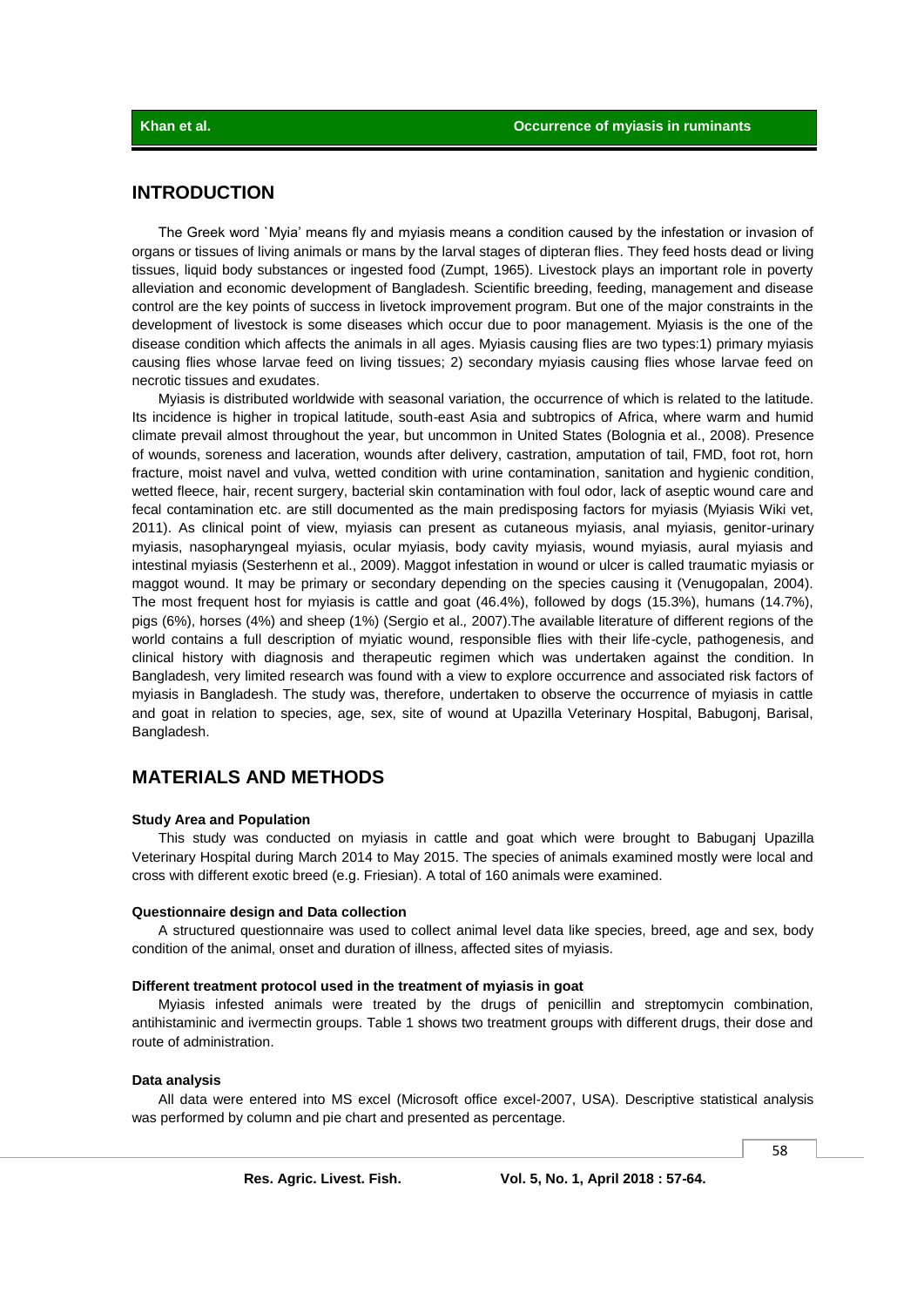|  |  |  |  | Table 1. Different drugs used for treatment |
|--|--|--|--|---------------------------------------------|
|--|--|--|--|---------------------------------------------|

| <b>Groups</b> | Name of drugs                          | Dose and Route of administration                                                            |  |
|---------------|----------------------------------------|---------------------------------------------------------------------------------------------|--|
| $A(19$ goats) | Inj. SP vet, Inj. Astavet, Inj. Vermic | Inj. SP vet-1ml/10kg, IM.<br>Inj. Asta vet-0.5-1ml/10kg, IM.<br>Inj. Ivermec-1ml/50kg, S/C. |  |
| B (9 goats)   | Inj. SP vet, Inj. Astavet vet          | Inj.SP vet-1ml/10kg, IM.<br>Inj.Asta vet-0.5-1ml/10kg, IM.                                  |  |

# **RESULTS AND DISCUSSION**

The distributions of myiasis were 56.52%, 26.09%, 13.04% and 4.35% respectively in Rahamatpur, Dehergati, Chadpasha, Madhabpasha (Figure 1). In this study, 46 myiasis cases were observed on which 60.87% were in goat, 39.13% in cattle (Figure 2) whereas (Sergio et al., 2007) recorded the most infested host for myiasis were cattle and goat (46.4%) followed by dogs (15.3%), humans (14.7%), pigs (6%), horses (4%) and sheep (1%). The overall proportional prevalence of myiasis was 28.75% (Figure 3) which is comparable to the result of (Giangaspero et al., 2011). Alahmed (2004) reported 3% of 3129 cases in Italy, 2% of 3712 cases in Riyadh Region which were lower than our findings. However, some authors found higher prevalence than the present study that are 14.71% among 1964 cases in South-eastern part of Iran, 13.1% out of 1998 in South Iran, 59.9% out of 554 in Ethiopia, 40.3% out of 387 in north-eastern part of Turkey, 31.9% out of 1276 cases in Turkey, 24% out of 520 in northern Jordan and 35.68% among 1303 cases in France, northern Mediterranean region respectively (Radfar and Hajmohammadi 2012; Shoorijeh et al., 2011; Gebremedhin, 2011; Arslan et al., 2008; Kara et al., 2005; Abo-Shehada et al., 2003; Dorchies et al., 2000). The apparent variation might be reflected the differences in the levels of management, housing, sanitation, sample sizes, duration of study, study setting (Hospital VS field) used among the researchers as well as genetic variation in disease resistance among the breeds. It was evident that cross breed goat were frequently infested with myiasis (42.86%) than the local (28.57%), JP (17.86%) and Black Bengal (10.71%) (Figure 4) which is higher than the findings were reported by Farkas et al., (1997) in sheep breed saying that incidence varied significantly in imported breeds (28.8%) than in indigenous breeds (5.8%). On the other hand, the prevalence of myiasis is higher in cross breed (55.56%) than the local breed (44.44%) among the 14 cattle investigated (Figure 5). (Kara et al., 2005) also reported lower infestation of fly larvae in native cattle. Figure 6 showed that less than 6 months old goats were more susceptible to mviasis (71.73%). This finding is quite opposite to (Rahman et al., 2009) who reported predominantly higher wound myiasis in cattle over 2 years. (Kara et al., 2005) described that the intensity of the infestation decreased with the age of cattle.

However, (Arslan et al., 2008) reported that the infestation gradually increase with the age of cattle like: 30.0%, for up to 1-years-old, 40.0% for 1 to 3 years-old and 52.4% for more than 3 years old. While Al Ahmed (2004) stated prevalence of larval myiasis among young sheep was 60% and 40% among adults and (Abo-Shehada et al., 2003) reported all age groups were infested in each month of the year. In this study, female animals were more frequently affected (63%) with myiasis than the male (37%) as shown in Figure 7. Similar finding was also reported by Radfar and Hajmohammadi (2012). Some authors reported more cases in male than female (Orfanou et al., 2011; El-Rahman, 2010; Kara et al., 2005; Farkas et al., 1997). (Shoorijeh et al., 2011) and (Abo-Shehada et al., 2003) reported same level of infection in both sexes. The study revelaed that frequency of maggot infestation was higher in navel (54.35%) and vaginal region (28.26%) (Figure 8). Tyner, 2010 reported that the most common sites of myiasis of fawn were rump/hip, rectal/vaginal, tail, inter-digital space & tarsal glands, metatarsal gland, teats, umbilicus, chest/back and pre-orbital gland. Radfar and Hajmohammadi (2012) reported 71.25% and 28.75% myiasis in subcutaneous tissue of back and flanks respectively in goat. Kumar and Ruprah (1984) described 27% myiasi in the navel area of newborn calves and 20% in vulvar region of recently calved cows. It is also observed that, myiasis was appreciably linked with alteration of demeanour of animals. The infected animals under the investigation were found dull or depressed (Figure 9). Two treatment protocols were used in myiasis and the recovery percentage was around 68% in case of combined use of Inj. SP Vet, Inj. Asta Vet and Inj. Vermic were 67.86%.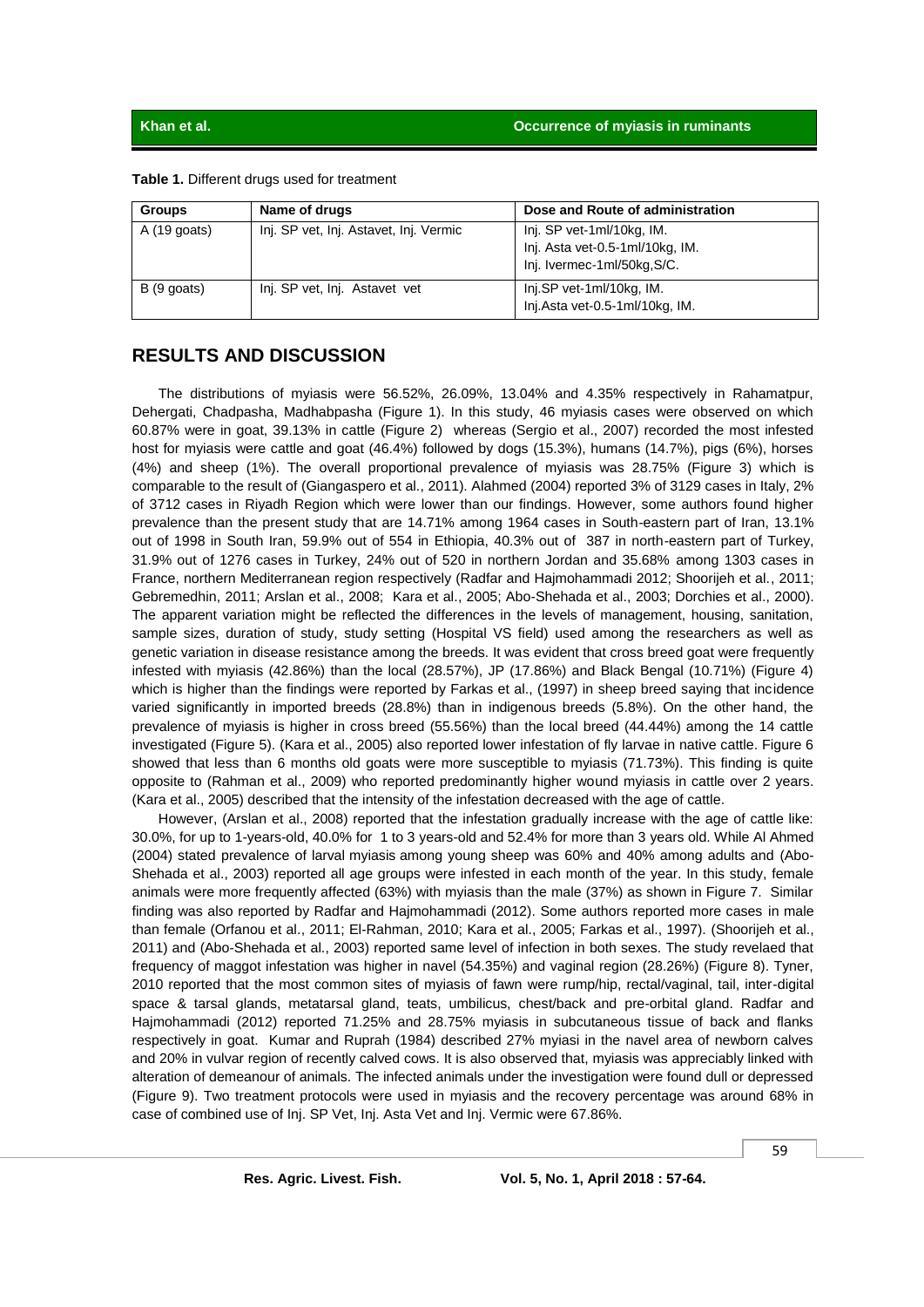

**Figure 1.** Area-wise distribution of myiasis studied at Babuganj Veterinary Hospital during March 2014 to May 2015.



**Figure 2.** Species wise distribution of myiasis **Figure 3.** Overall occurrence of myiasis in Babuganj Veterinary Hospital during March 2014 to May 2015.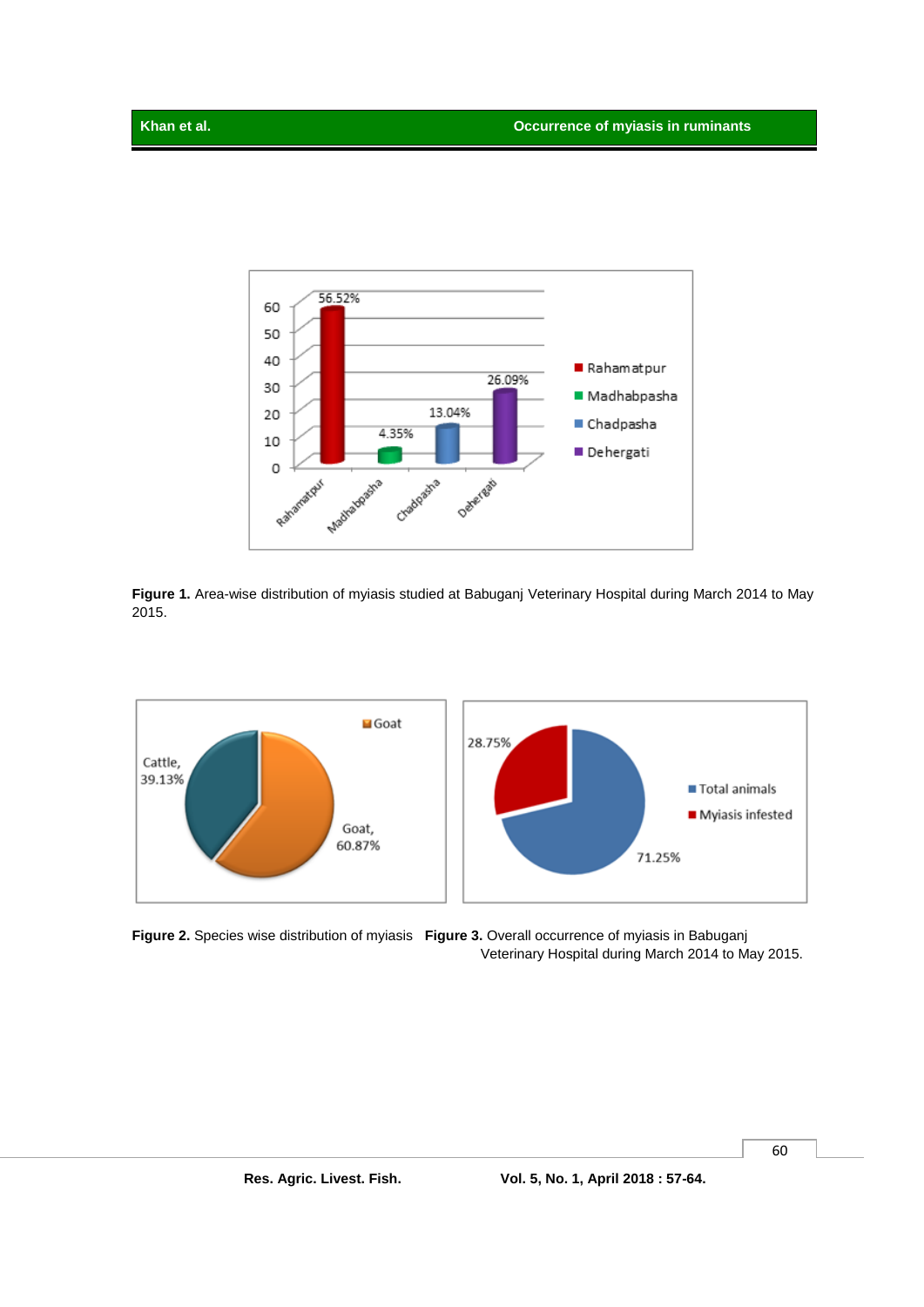

Figure 4. Breed wise distribution of myiasis in goats



Figure 5. Breed wise distribution of myiasis in cattle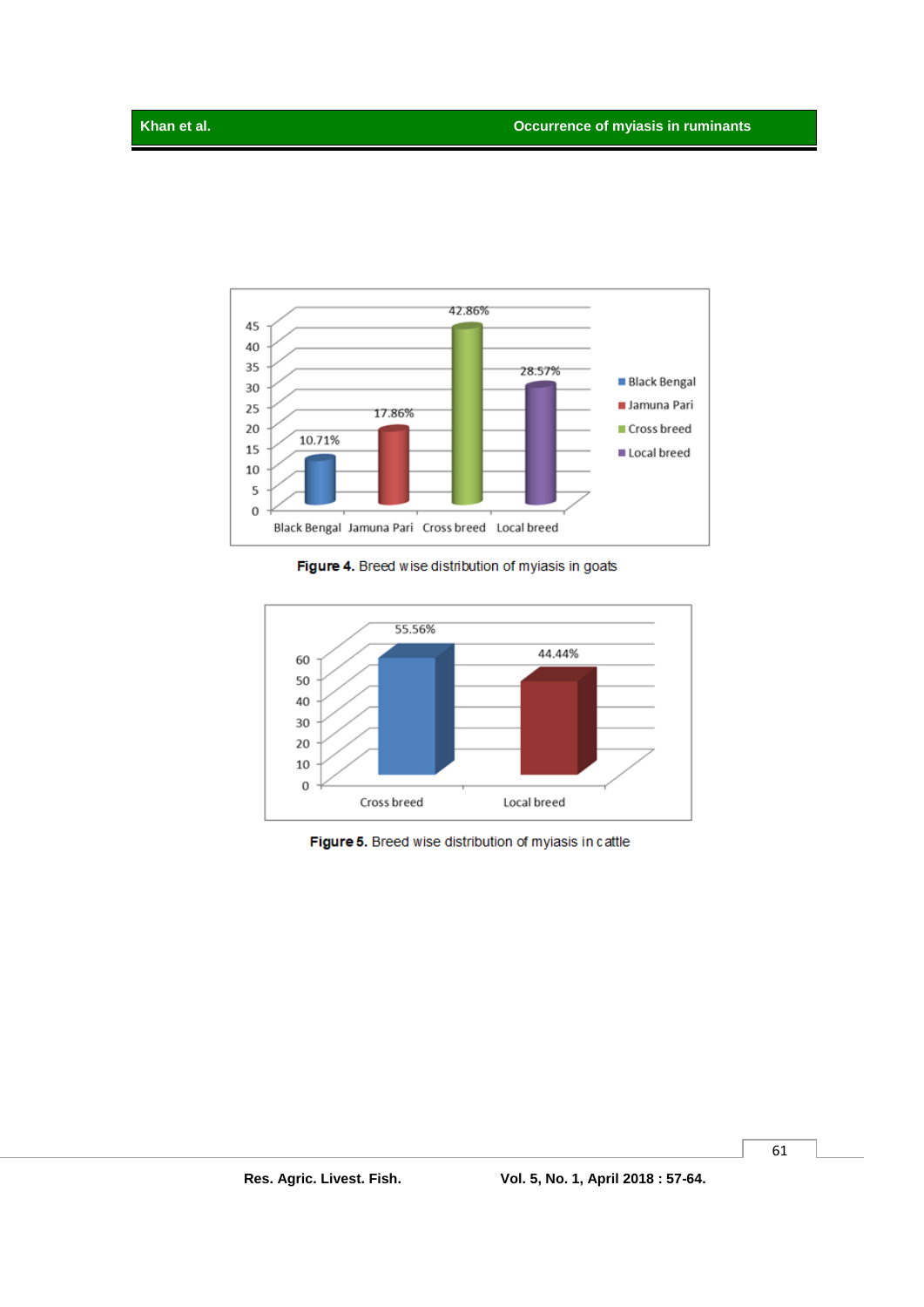## **Khan et al. Occurrence of myiasis in ruminants**





Figure 6. Age-wise distribution of myiasis in goat





Figure 8. Common sites of myiasis in different cattle and goats



Figure 9. Distribution of myiasis according to the demeanour of animals



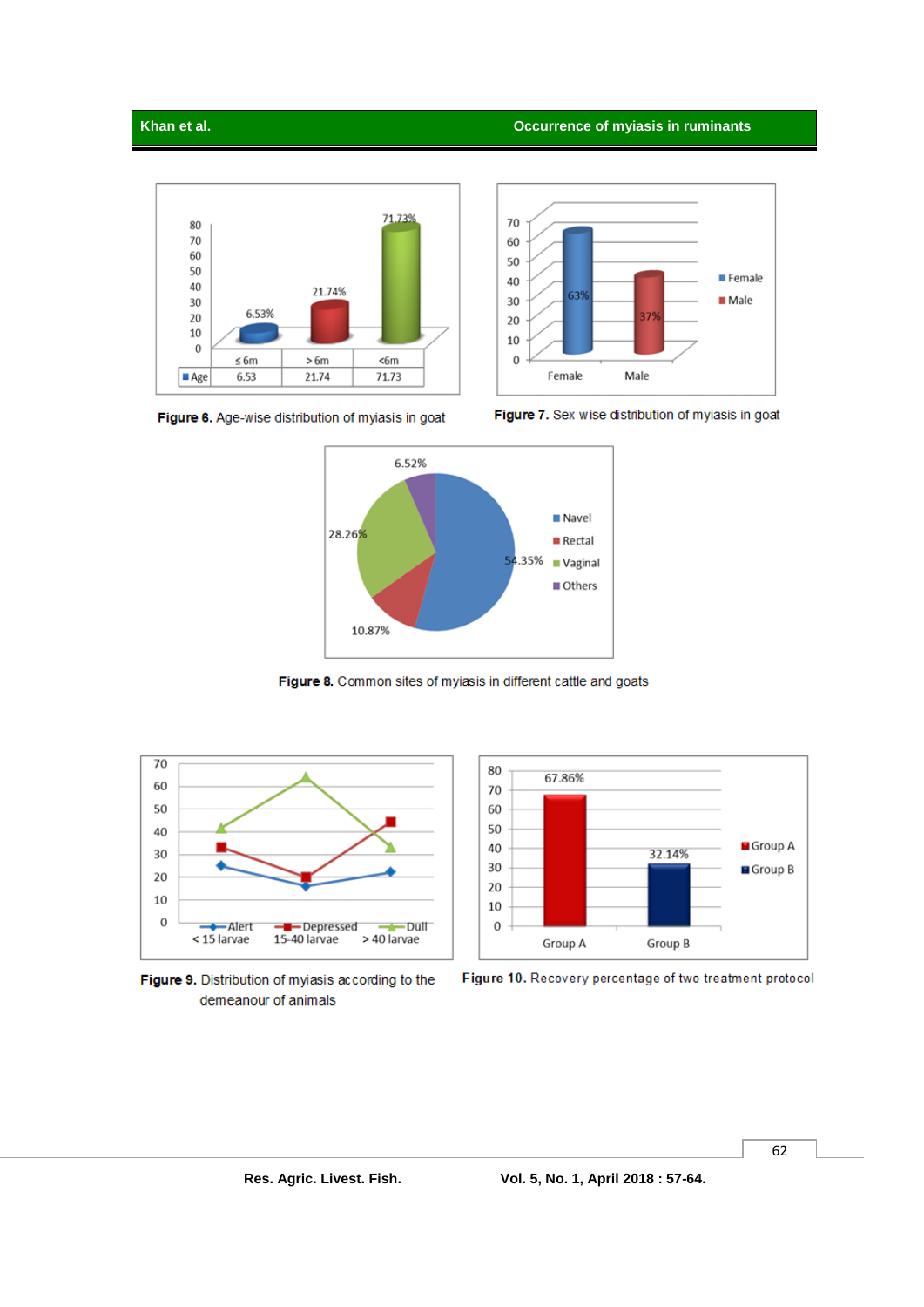# **CONCLUSION**

Myiasis is very common and widely distributed disease at Babuganj Upazilla. Animals at high risk should be managed properly to avoid wound and special attention on wound management should be given after surgery (castration, amputation of tail, hernia, etc.) and parturition to prevent myiasis.

# **ACKNOWLEDGEMENT**

The authors are grateful to the respected officers and members of veterinary hospitals authority and especially for the animal owners for their cordial participation to fill up the questionnaire.

# **CONFLICT OF INTEREST**

The authors declare that they have no conflict of interest.

# **REFERENCES**

- 1. Zumpt F, 1965. Myiasis in Man and Animalsin the Old World. A textbook for Physicians, Veterinarians and Zoologists. Butterworth Co, London.
- 2. Bolognia JL, JL Jorizzo, R Rapini. 2008. Cutaneous myiasis. Journal of Dermatology, Vol 1. 2<sup>nd</sup> ed. Mosby Elsevier: 1300-01.
- 3. Myiasis Wiki-vet 2011. [Myiasis-causing flies,](http://www.cabi.org/ahpc/?compid=3&dsid=74573&loadmodule=datasheet&page=2144&site=160) [The Animal Health & Production Compendium \(AHPC\)](http://www.cabi.org/ahpc/Default.aspx?site=160&page=2143)*,* published online b[y CABI](http://www.cabi.org/) during th[e OVAL Project.](http://en.wikivet.net/OVAL_Project)
- 4. Sesterhenn AM, W. Pfützner, DM Braulke, S Wiegand, JA Werner, 2009. Cutaneous manifestation of myiasis in malignant wounds of the head and neck.Europian Journal of Dermatology, 19: 64-68.
- 5. Venugopalan A, 2004. Wounds; Maggot wounds. Essential of Veterinary Surgery, 8<sup>th</sup> Edition: 46, 47.
- 6. Sergio EB, DE José, BC Angel, C Franklin, S Janina, B Sabina and M Enrique, 2007. Incidence of myiasis in Panama during the eradication of Cochliomyiahominivorax.Sección de EntomologíaMédica, InstitutoConmemorativo Gorgas de Estudios de la Salud, PO Box 0816-02593, Panamá.
- 7. [Giangaspero A,](http://www.ncbi.nlm.nih.gov/pubmed?term=Giangaspero%20A%5BAuthor%5D&cauthor=true&cauthor_uid=21030155) D [Traversa,](http://www.ncbi.nlm.nih.gov/pubmed?term=Traversa%20D%5BAuthor%5D&cauthor=true&cauthor_uid=21030155) R [Trentini,](http://www.ncbi.nlm.nih.gov/pubmed?term=Trentini%20R%5BAuthor%5D&cauthor=true&cauthor_uid=21030155) A [Scala,](http://www.ncbi.nlm.nih.gov/pubmed?term=Scala%20A%5BAuthor%5D&cauthor=true&cauthor_uid=21030155) D [Otranto,](http://www.ncbi.nlm.nih.gov/pubmed?term=Otranto%20D%5BAuthor%5D&cauthor=true&cauthor_uid=21030155) 2011. Traumatic myiasis by Wohlfahrtiamagnifica in Italy. Journal of Veterinary [Parasitology,](http://www.ncbi.nlm.nih.gov/pubmed/21030155) 175(1-2):109-12.
- 8. [Alahmed AM](http://www.ncbi.nlm.nih.gov/pubmed?term=Alahmed%20AM%5BAuthor%5D&cauthor=true&cauthor_uid=15125523) 2004. Myiasis in sheep farms in Riyadh Region, Saudi Arabia. Journal [of Egyptian](http://www.ncbi.nlm.nih.gov/pubmed/15125523)  [Society of Parasitology,](http://www.ncbi.nlm.nih.gov/pubmed/15125523) 34(1):153-60.
- 9. Radfar MH. and V Hajmohammadi, 2012.Prevalence of goat warble fly, *Przhevalskiana silenus*in southeastern of Iran; Science Parasitology, 13(2): 73-76.
- 10. Shoorijeh JS, A Tamadon, Sh Negahban, MA Behjadi, 2011; Prevalence of *Oestrusovis*in goats of Shiraz, southern Iran[. Journal of Egyptian Society of Parasitology,](http://www.ncbi.nlm.nih.gov/pubmed/15125523) 81: 43-49.
- 11. [Gebremedhin EZ](http://www.ncbi.nlm.nih.gov/pubmed?term=Gebremedhin%20EZ%5BAuthor%5D&cauthor=true&cauthor_uid=20725855) (2011). Prevalence of ovine and caprineoestrosis in Ambo, Ethiopian. [Tropical](http://www.ncbi.nlm.nih.gov/pubmed/?term=Prevalence+of+ovine+and+caprine+oestrosis+in+Ambo%2C+Ethiopia.+%5BTrop+Anim+Health+Prod.+2011%5D+Prevalence+of+ovine+and+caprine+oestrosis+in+Ambo%2C+Ethiopia.+Gebremedhin+EZ.+Trop+Anim+Health+Prod.+2011+Jan%3B+43%281%29%3A265-70.+Epub+2010+Aug+21) Animal [Health Production,](http://www.ncbi.nlm.nih.gov/pubmed/?term=Prevalence+of+ovine+and+caprine+oestrosis+in+Ambo%2C+Ethiopia.+%5BTrop+Anim+Health+Prod.+2011%5D+Prevalence+of+ovine+and+caprine+oestrosis+in+Ambo%2C+Ethiopia.+Gebremedhin+EZ.+Trop+Anim+Health+Prod.+2011+Jan%3B+43%281%29%3A265-70.+Epub+2010+Aug+21) 43(1): 265-70.
- 12. [Arslan](http://pubget.com/search?q=author:%22M%20O%20MO%20Arslan%22&from=18523857) MO, M [Kara](http://pubget.com/search?q=author:%22M%20M%20Kara%22&from=18523857) and YY Gicik 2008. Epidemiology of *Oestrusovis* infestations in sheep in Kars province of north-eastern Turkey.Tropical Animal [Health and Production,](http://link.springer.com/journal/11250) Volume 41: 299-305.
- 13. Kara M, M Arslan and Gicik Y. 2005.The Prevalence of Bovine Hypodermosis in Kars Province, Turkey. [Tropical Animal Health and Production,](http://www.ingentaconnect.com/content/klu/trop;jsessionid=1ncg3e1vseijh.alice) Volume 37: 617-622.
- 14. [Abo-Shehada MN,](http://www.ncbi.nlm.nih.gov/pubmed?term=Abo-Shehada%20MN%5BAuthor%5D&cauthor=true&cauthor_uid=12719013) T [Batainah,](http://www.ncbi.nlm.nih.gov/pubmed?term=Batainah%20T%5BAuthor%5D&cauthor=true&cauthor_uid=12719013) N [Abuharfeil,](http://www.ncbi.nlm.nih.gov/pubmed?term=Abuharfeil%20N%5BAuthor%5D&cauthor=true&cauthor_uid=12719013) PR [Torgerson](http://www.ncbi.nlm.nih.gov/pubmed?term=Torgerson%20PR%5BAuthor%5D&cauthor=true&cauthor_uid=12719013) 2003.*Oestrusovis* larval myiasis among goats in northern Jordan; Preventive [Veterinary Medicine,](http://www.ncbi.nlm.nih.gov/pubmed/?term=Oestrus+ovis+larval+myiasis+among+goats+in+northern+Jordan.+%5BPrev+Vet+Med.+2003%5D+Oestrus+ovis+larval+myiasis+among+goats+in+northern+Jordan.+Abo-Shehada+MN%2C+Batainah+T%2C+Abuharfeil+N%2C+Torgerson+PR.+Prev+Vet+Med.+2003+May+30%3B+59%281-2%29%3A13-9) 59(1-2):13-9.
- 15. [Dorchies P,](http://www.ncbi.nlm.nih.gov/pubmed?term=Dorchies%20P%5BAuthor%5D&cauthor=true&cauthor_uid=10714464) JP [Bergeaud,](http://www.ncbi.nlm.nih.gov/pubmed?term=Bergeaud%20JP%5BAuthor%5D&cauthor=true&cauthor_uid=10714464) G [Tabouret,](http://www.ncbi.nlm.nih.gov/pubmed?term=Tabouret%20G%5BAuthor%5D&cauthor=true&cauthor_uid=10714464) C [Duranton,](http://www.ncbi.nlm.nih.gov/pubmed?term=Duranton%20C%5BAuthor%5D&cauthor=true&cauthor_uid=10714464) F [Prevot,](http://www.ncbi.nlm.nih.gov/pubmed?term=Prevot%20F%5BAuthor%5D&cauthor=true&cauthor_uid=10714464) P [Jacquiet](http://www.ncbi.nlm.nih.gov/pubmed?term=Jacquiet%20P%5BAuthor%5D&cauthor=true&cauthor_uid=10714464) 2000.Prevalence and larval burden of oestrusovis (Linné 1761) in sheep and goats in northern mediterranean region of Franc[e.Veterinary Parasitology,](http://www.ncbi.nlm.nih.gov/pubmed/?term=Prevalence+and+larval+burden+of+oestrus+ovis+%28Linn%C3%A9+1761%29+in+sheep+and+goats+in+northern+mediterranean+region+of+France.+%5BVet+Parasitol.+2000%5D+Prevalence+and+larval+burden+of+oestrus+ovis+%28Linn%C3%A9+1761%29+in+sheep+and+goats+in+northern+mediterranean+region+of+France.+Dorchies+P%2C+Bergeaud+JP%2C+Tabouret+G%2C+Duranton+C%2C+Prevot+F%2C+Jacquiet+P.+Vet+Parasitol.+2000+Mar+1%3B+88%283-4%29%3A269-73.) 88(3-4): 269-73.
- 16. [Farkas](http://www.sciencedirect.com/science/article/pii/S0304401796011107) R., MJR Hall and F Kelemen, 1997. Wound myiasis of sheep in Hungary. [Veterinary](http://www.sciencedirect.com/science/journal/03044017)  [Parasitology,](http://www.sciencedirect.com/science/journal/03044017) [Volume 69, Issues 1–2:](http://www.sciencedirect.com/science/journal/03044017/69/1) 133–144.